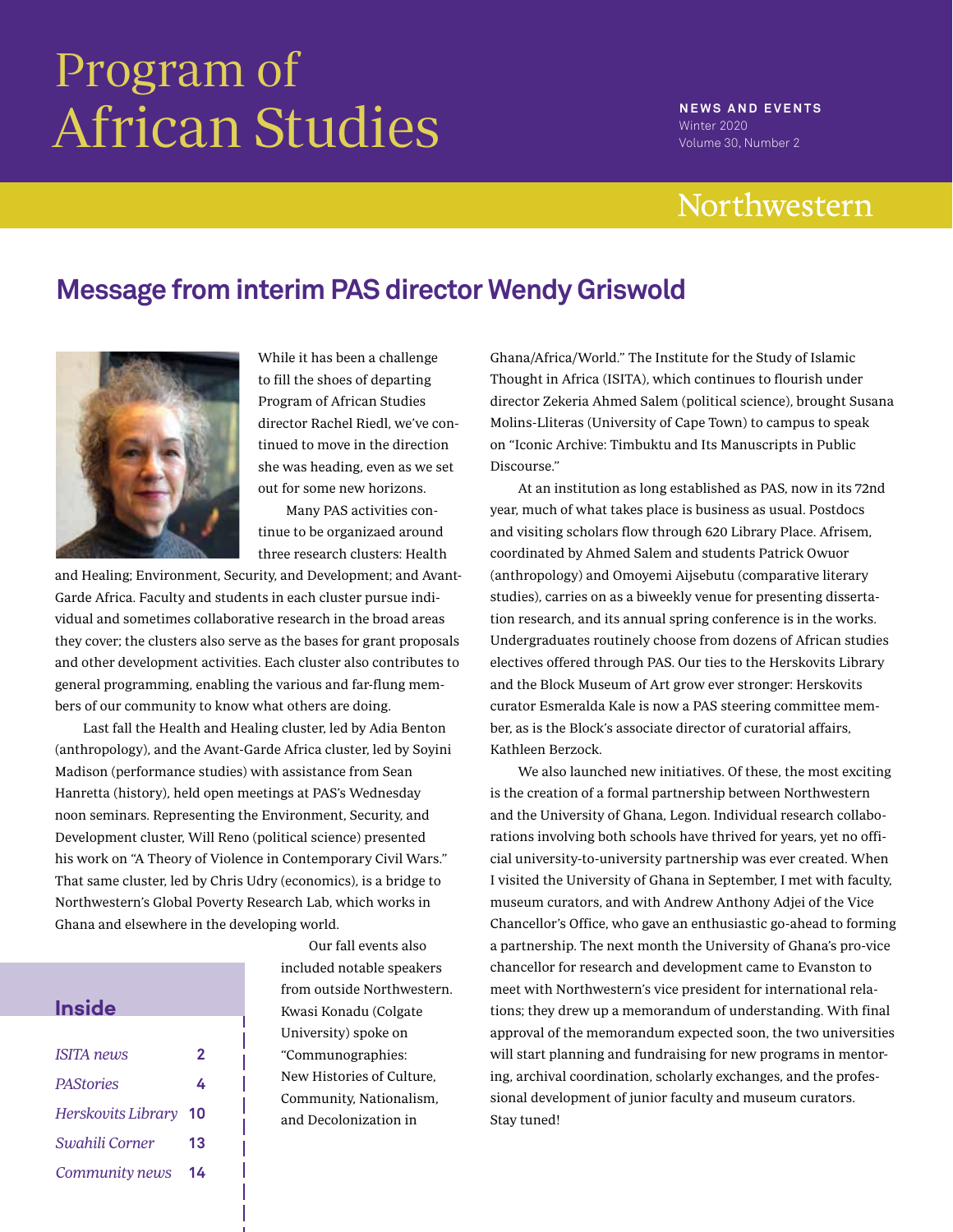### **ISITA news**

### **Conference expands ideas on Islam in global Africa**

#### by Rebecca Shereikis

"Africa, Globalization, and the Muslim Worlds," the conference convened at Harvard University by the Institute for the Study of Islamic Thought in Africa and Harvard Divinity School last September, featured scholarly panels on topics spanning time periods, continents, and disciplines, as well as a musical performance by Baraka Boys. The conference expanded on conversations begun at Northwestern at the 2018 ISITA conference "Islam in Global Africa."

Panels addressed three primary themes: the long presence of African Muslims in the Americas, transnational Islam, and emerging paradigms in the study of Islam in Africa. ISITA director Zekeria Ahmed Salem set the stage with a keynote lecture on "Global Shinqit" that highlighted the influence of Mauritanian Islamic scholars such as Shaykh Abdallah Bin Bayah, now based in the United Arab Emirates, on the constitution of religious authority in the Muslim world.

At the panel on African Muslims in the Americas, Ayodeji Ogunnaike (Bowdoin College) argued that up until the early 20th century, West African Muslims in Brazil were able to recreate Islamic communities and intellectual traditions while maintaining ties to their homeland. Diego Giovanni Castellanos (National University of Colombia) focused on how a group of Afro-Colombian converts to Islam in the 1960s used Islamic beliefs and practices to strengthen Afro-descendant ethnic identity amid social exclusion. Exploring the microhistories of Muslims traveling between the Middle Niger and Jamaica from 1790 to 1854, Madina Thiam (University of California, Los Angeles) demonstrated how the travelers leveraged their Islamic backgrounds to negotiate spaces of autonomy and self-determination.

Panels on transnational Islam highlighted the survival strategies of far-flung African Muslim diaspora communities. Panelist Irit Bak (University of Tel Aviv) discussed the African Muslims in Jerusalem who used Sufi affiliation to create community networks and support West African pilgrims to Mecca during the colonial era. Steve Howard (Ohio University) discussed the efforts of Sudan's Republican Brothers and Sisters—dispersed to the Gulf States and the

US following the 1985 execution of the movement's founder, Mahmoud Taha—to sustain the movement's discipline and commitment to social justice in the contexts of extremist Gulf politics and the "moral ambiguity" of the US. Cheikh Niang (Université Cheikh Anta Diop) examined the evolving sociopolitical perspectives of the Niassene branch of the Senegalese Tijaniyya Sufi order as it becomes increasingly globalized. Youssef Carter (Harvard University) explored how another Senegalese Sufi order—the Mustafawi—has gained a following among African American converts to Islam for whom West African Sufi ethics function as a philosophy of liberation and healing from trauma.

Other papers examined the tension that arises between Islamic ethics of racial egalitarianism and European-derived racial hierarchies when non-African Muslims intervene in Muslim Africa. Taking the international nongovernmental organization Islamic Relief and its HIV-AIDS prevention efforts in South Africa as a case study, Rhea Rahman (Brooklyn College) argued that while the ideological logic of global white supremacy shaped Islamic Relief's interventions, South African Muslim activists were able to counter racialized assumptions at the grassroots level. Similarly, Ezgi Guner (University of Illinois at Urbana-Champaign) pointed to the "white savior complex" underlying the pedagogical practices of Turkish schools in Africa, which marginalize Muslim African religious interpretations, practices, and institutions and place Ottoman-Turkish tradition at the center of Islamic civilization.

Two papers on Shi'i Islam revealed the interplay of local, national, and transnational actors in shaping Shi'i social welfare provision and constituting Shi'i communities in Africa. Mara Leichtmann (Michigan State University) argued that Iranian influence in East African Shi'ism has been overstated; instead, East African Shi'a have their own local Islamic histories, a variety of transnational ties, independent reasons for adhering to their faith, and freedom to choose which marja' (supreme religious authority) to follow. Gadija Ahjum (University of Cape Town) contended that as Cape Town's Shi'i community has grown over the past three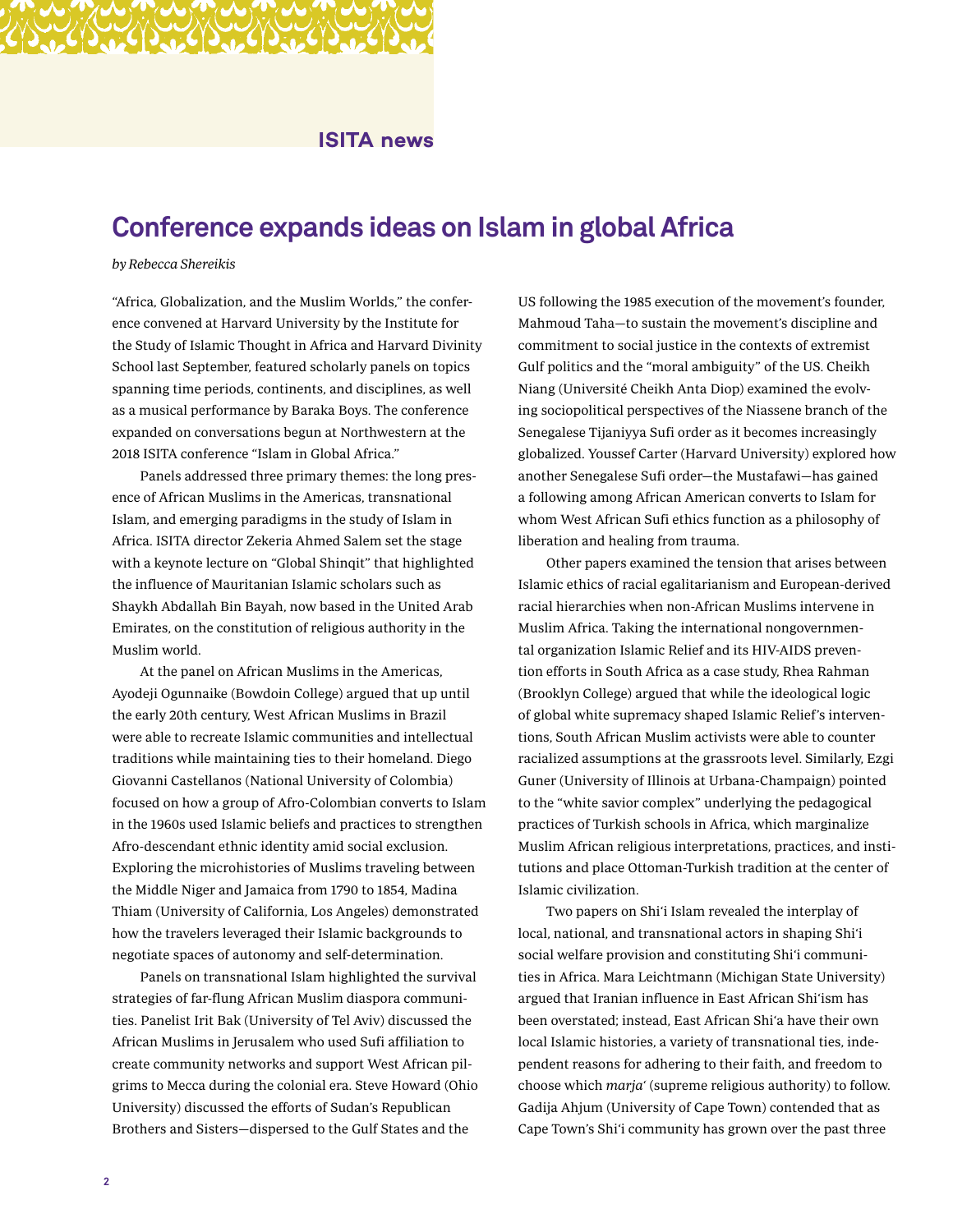decades, a distinctly localized South African Shi'ism has emerged. Amidu Sanni (Fountain University, Nigeria) suggested that further exploration of sources in Ajami (African languages written in Arabic script) will yield insights into the creative tension between the local and the global in the production of Islamic knowledge in Africa.

The final panel addressed new paradigms in the study of Islam in Africa. Zachary Wright (Northwestern University in Qatar) considered two texts central to the Tijaniyya Sufi order in North and West Africa since the 18th century and argued that African Muslim societies' complex understandings of metaphysics deserve more study. Oludamini Ogunnaike (University of Virginia) highlighted the intertextual creativity of West African mad*īḥ* poetry in praise of the Prophet, a body of work reflecting adaptations and changes made by successive generations of readers. Samiha Rahman

(University of Pennsylvania) considered how young African American Muslims in Senegal's Medina Baye, the spiritual capital of the Niassene Tijaniyya, experience the gift-giving economy at the heart of the Islamic education they receive there. Felicitas Becker (Ghent University) concluded the panel with a reflection on Swahili-language sermons by Muslim preachers in East Africa who position their reformist projects in relation to the notion of maendeleo (progress/ development).

"Africa, Globalization, and the Muslim Worlds" was cosponsored by ISITA and Harvard University's Alwaleed Professorship of Contemporary Islamic Religion and Society. The conference steering committee was led by ISITA director Zekeria Ahmed Salem and Harvard Divinity School professor Ousmane Kane.

### Baraka Boys embody African Muslim identities in global contexts

The "Africa, Globalization, and the Muslim Worlds" conference featured Baraka Boys, a UK-based network of young Muslim artists and public intellectuals with spiritual linkages to West African Islamic scholars. Members include Kahlid Siddiq, whose music videos regularly get more than three million views online. In addition to performing at the conference, Siddiq and several fellow Baraka Boys shared their personal stories as western Muslims who revived their religious identities through engagement with Africa. Their contributions—whether in discussion or performance—enriched the conference at multiple levels. The scholars in attendance could not help swaying to the Boys' instrumentalized UK-Jamaican rendition of a 13th-century North African poem, for instance; those same scholars later pressed the Boys about the gender specificity of their name. Boys Mustafa Briggs and Mohamed Yahya joined the discussion, affirming the accessibility of academic research on Islamic Africa. Discussion leader Zachary Wright (Northwestern University in Qatar) framed the conversation as an invocation of "Afropolitan Islam," citing Simon Gikandi's reading of Achille Mbembe's

concept of Afropolitanism: "To be Afropolitan is to be connected to knowable African communities, nations, and traditions; but it is also to live a life divided across cultures, languages, and states. It is to embrace and celebrate a state of cultural hybridity—to be of Africa and other worlds at the same time."



*ISITA director Zekeria Ahmed Salem (center, in blue jacket) with members of Baraka Boys*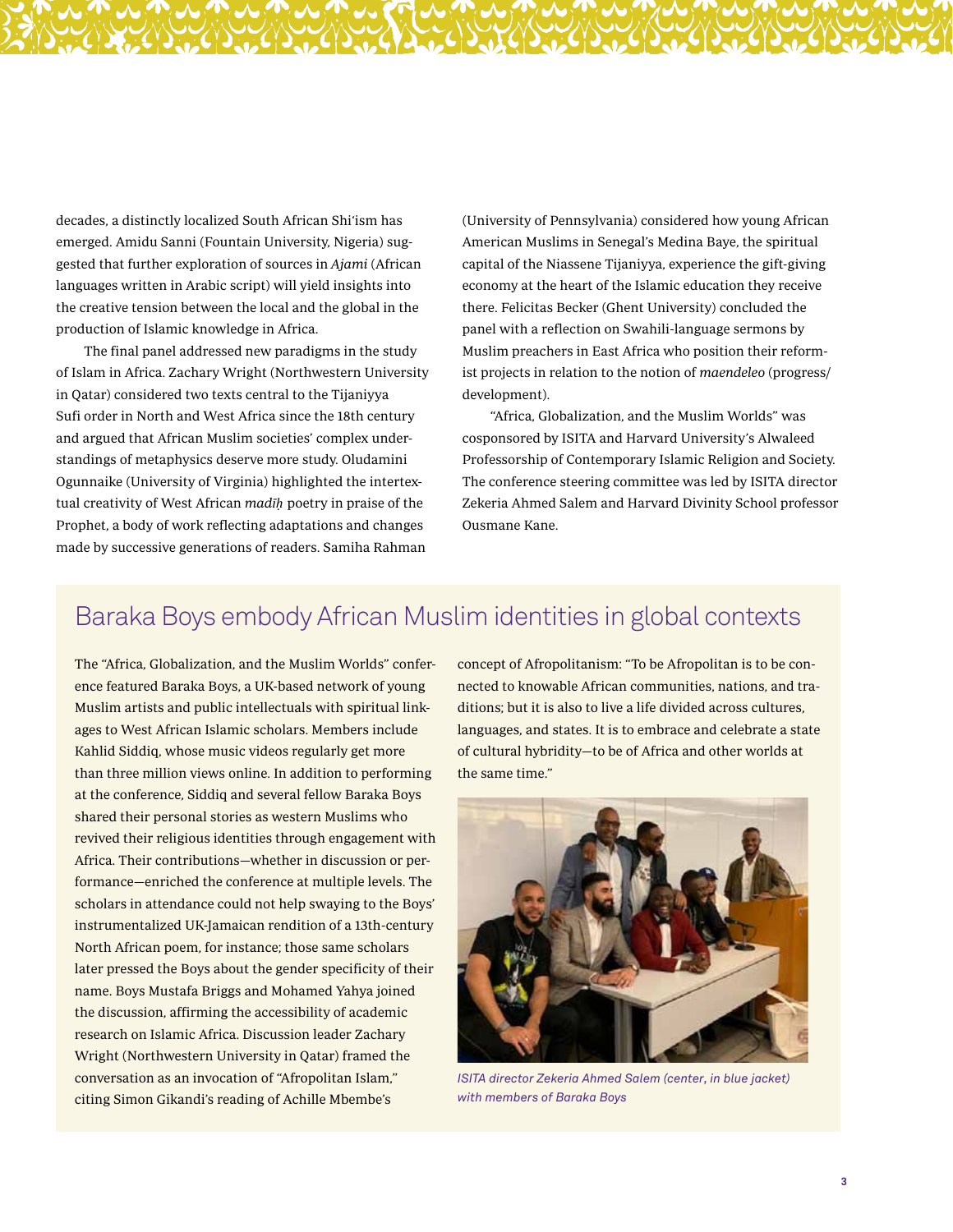### **PAStories**

# **Northwestern Africanists participate in annual African studies meeting**

"Being, Belonging and Becoming in Africa" was the theme of last November's annual meeting of the African Studies Association, which drew participants to Boston to examine what distinguishes "Africa" and "Africans" from other places and peoples in a world preoccupied with tensions over localism, nationalism, and globalism. Several Northwestern faculty, graduate students, and alumni took active roles.

Three faculty members participated in roundtables: Aldon Morris (sociology and African American studies) in "Transforming Ivory Towers to Ebony Towers: Lessons for South Africa's Curriculum Transformation in the Humanities from Africa and African-American Studies"; Will Reno (political science) in "The Changing Face of Civil Military Relations in Africa"; and Zekeria Ahmed Salem (political science and ISITA director) in "Architectural Histories of Entanglement." Ahmed Salem also took part in a panel on the book Work, Social Status, and Gender in Post-Slavery Mauritania.

Other faculty participants included Wendell Marsh (history and Buffett Institute postdoctoral fellow), who presented the paper "Coloniality in Shaykh Musa Kamara's Arabic-Language Texts," and Evan Mwangi (English), who cochaired the Program Committee Section on Literature.

Faculty and students based at Northwestern University in Qatar organized the panel "African Identities in the Arab Gulf Region," chaired by alumnus Zachary Wright and featuring Wright's paper "West African Islamic Scholarship in the Arab Gulf: Maliki Legalism and Sufism in Qatar, UAE, and Saudi Arabia," among others.

Graduate students presenting papers included William FitzSimons (history), "Power without a Center: Age-Sets, Ritual Confederacies, and the Construction of Ateker Political Communities in the Grasslands of East Africa, c. 900–1800 CE"; Caitlin Monroe (history), "Teaching Womanhood: Storytelling and Girls' Education in Western Uganda"; and Susanna Sacks (English), "The Places of Protest: Theatric and Digital Representations of South Africa's Fallist Movement." Marcos Abreu Leitão de Almeida (history) participated in the

roundtable "Joseph C. Miller Dialogues Part II: The Problem of Slavery: Strategies of Slaving in African and Atlantic History."

PAS alumni presenting papers included David Donkor (Texas A&M University), "Shalai Tue: Sex, Alcohol, and the Performance of Sino-African Relations in a Ghanaian TV Ad"; Lynn Thomas (University of Washington, Seattle), "Emotions and Commodities in Transnational Circuits"; and Aili Tripp (University of Wisconsin–Madison), "Living without Domestic Violence: The Case of Western Sahara." Nathalie Etoke (CUNY) participated in a panel on the book The Economies of Queer Inclusion: Transnational Organizing for LGBTI Rights in Uganda, and Cyril Obi (African Peace Building Network, Social Science Research Council) cochaired the panel "Discourses That Make or Mar: Engaging History, Identity, and the Narratives of Violence and African Peacebuilding."

Alumni participating in roundtables included Jean Allman (Washington University in St. Louis) in "Anti-Blackness across the Atlantic," "Mentorship in African Studies," and "Surveying African Studies and (Re)Naming the Best Book (Herskovits) Prize?"; Nana Akua Anyidoho (University of Ghana) and Ibrahim Sundiata (Brandeis University) in "African Studies in a Multipolar World"; Eric Damman (University of Idaho), Christopher Day (College of Charleston), and Moses Khisa (North Carolina State College) in "The Changing Face of Civil Military Relations in Africa"; Krista Johnson (Howard University) in "Transforming Ivory Towers to Ebony Towers: Lessons for South Africa's Curriculum Transformation in the Humanities from Africa and African American Studies"; Gregory Mann (Columbia University) in "Working Effectively with Journals"; Cyril Obi (SSRC) in "Discourses That Make or Mar: Engaging History, Identity, and the Narratives of Violence and African Peacebuilding"; and Lorelle Semley (College of the Holy Cross) and Ben Soares (University of Florida) in "Pitch That Article: Part II."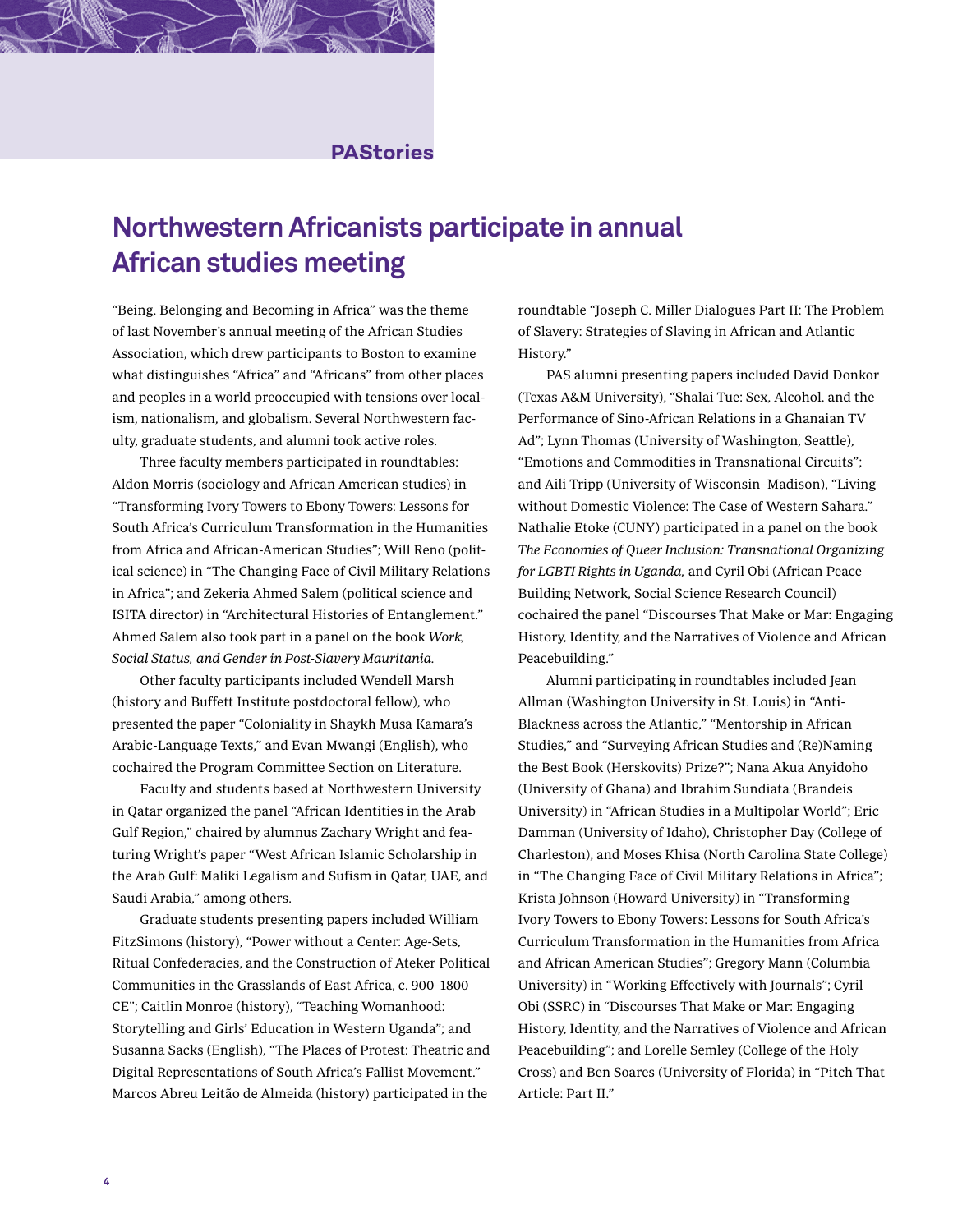# **Reflections on Northwestern YALI**

The Young African Leaders Initiative (YALI) was launched by former US President Barack Obama as a signature effort to invest in the next generation of African leaders. Every summer since 2013, Northwestern has hosted a cohort of YALI's Mandela Washington Fellows—25 African leaders aged 25–35 who are competitively selected to receive intensive professional development in the United States. Northwestern's summer 2019 cohort included Alain Irankunda, who founded a sign language training company in his native Burundi. Following are his reflections on his YALI experience.

Being a part of the Northwestern community has been lifechanging in many ways. By learning about the Business Model Canvas in Gabriel Vehovsky's class at the Kellogg School of Management's Global Hub, I changed my outlook on business. I learned how successful businesses solve problems. Outside of class I was able to use my knowledge by mentoring high school students who were learning entrepreneurial skills at the Youth and Opportunity United (Y.O.U.) organization in Evanston. (I am proud that the group I mentored won the pitch competition.)

I enjoyed networking opportunities with other fellows in my cohort—especially Kudzai Kutukwa from Zimbabwe, who challenged me to expand the scope of my business model. Because of him, I changed my company's name from Twese Twige (meaning "let us all learn" in the Kirundi language) to Continental Plus to suggest that the scope of my work could go beyond Burundi.

I also interacted with fellows from different institutions. In particular, I am grateful I met Sarah Adole, a fellow from Nigeria who was placed at Bridgewater State University; she saw the need for sign language skills in her work at the National Headquarters of the Nigerian Prison Service and encouraged everyone there to get training, including herself. I am also grateful to Herve Iradukunda, a Burundian American whose father is Burundi's ambassador in Nigeria; at the Mandela Washington Fellows summit meeting in Washington, DC, I explained what my company does, and he entrusted me with a project to provide internet access to thousands of young people in rural Burundi.



*Alain Irankunda presents a certificate to a graduate of his center's English-language course.* 

Because Burundi has suffered two decades of civil conflict, the country's progress in providing education and social services for deaf children and their families has been severely impeded. There are an estimated 200,000 hearingimpaired people in Burundi, but only two institutions—both faith-based—provide education for deaf children, and this is limited to primary education. Children are often turned away for lack of space. The Ministry of Education makes no provision for the advanced education of deaf children, because they are classified as "vulnerable" and therefore come under the aegis of the Ministry of National Solidarity, Human Rights, and Gender.

When Burundi became a member of the East African Community in 2009—joining Kenya, Rwanda, South Sudan, Tanzania, and Uganda—job opportunities for Burundians expanded beyond their national borders; however, since most EAC countries are English-speaking, the acquisition of English language skills is necessary to enable Burundians including the deaf and hearing-impaired—to compete in the marketplace in the EAC region.

The training and networking opportunities I received at Northwestern will help me in my work to establish a new sign language training center in Burundi that also offers English language training. I hope to help more hearingimpaired people in Burundi gain access to education as well as job opportunities.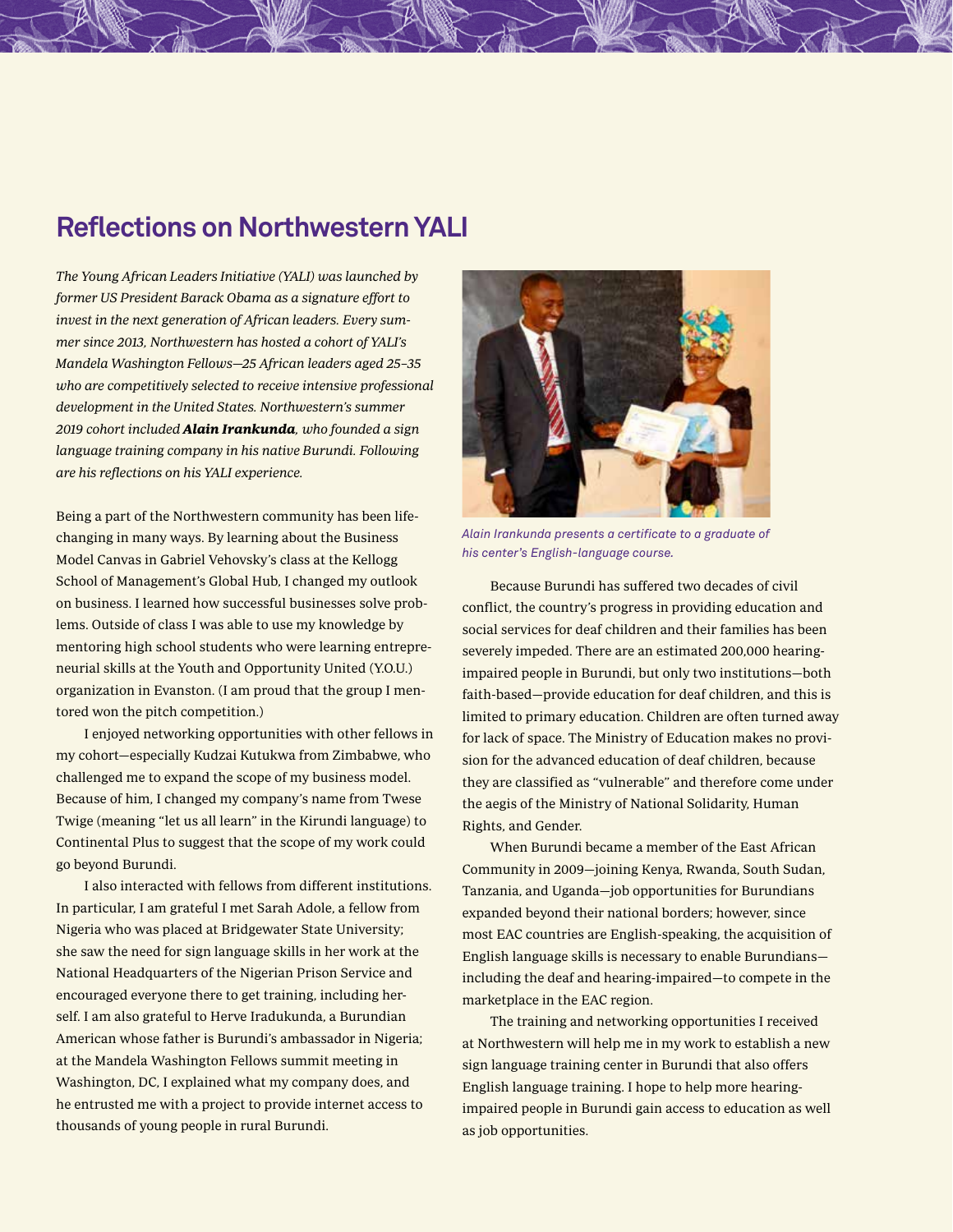### **PAStories**

# **Access to Health Project uses technology to improve community health education in Lagos**

by Alexandra M. Tarzikhan



The Northwestern Access to Health Project—part of the Center for International Human Rights at the Northwestern Pritzker School of Law and the Institute for Global Health at the Feinberg School of Medicine—brings law, public health, medical, and busi-

ness faculty and graduate students together with communities, health advocates, government and university institutions, and human rights organizations in developing countries throughout the world.

Since early 2016, ATH has been involved in a community health education project in collaboration with the Justice and Empowerment Initiative Nigeria (JEI), a civil society organization working in Nigerian urban informal settlements, and the Nigerian Slum/Informal Settlement Federation, a network of community-led groups working toward inclusive urban planning and governance in Lagos, Port Harcourt, and other Nigerian cities.

Over 67 percent of Lagosians live in informal settlements that lack basic public services such as sewage, water, trash collection, roads, and electricity. Without health clinics or access to emergency services, settlement residents

are subject to adverse health conditions. Many do not use government health services due to low rates of health literacy, distrust and miscommunication between local health centers and the communities they serve, discrimination by service providers, and lack of accountability around government funding.

In response, ATH, JEI, and the federation collaboratively developed a health literacy and access project aimed at improving health outcomes for Lagos's poor and marginalized communities. The project has so far yielded a teachertraining curriculum for community-based health educators (CHEs) in Lagos that offers strategies for adult education, mobilization, and community-motivated behavior-change

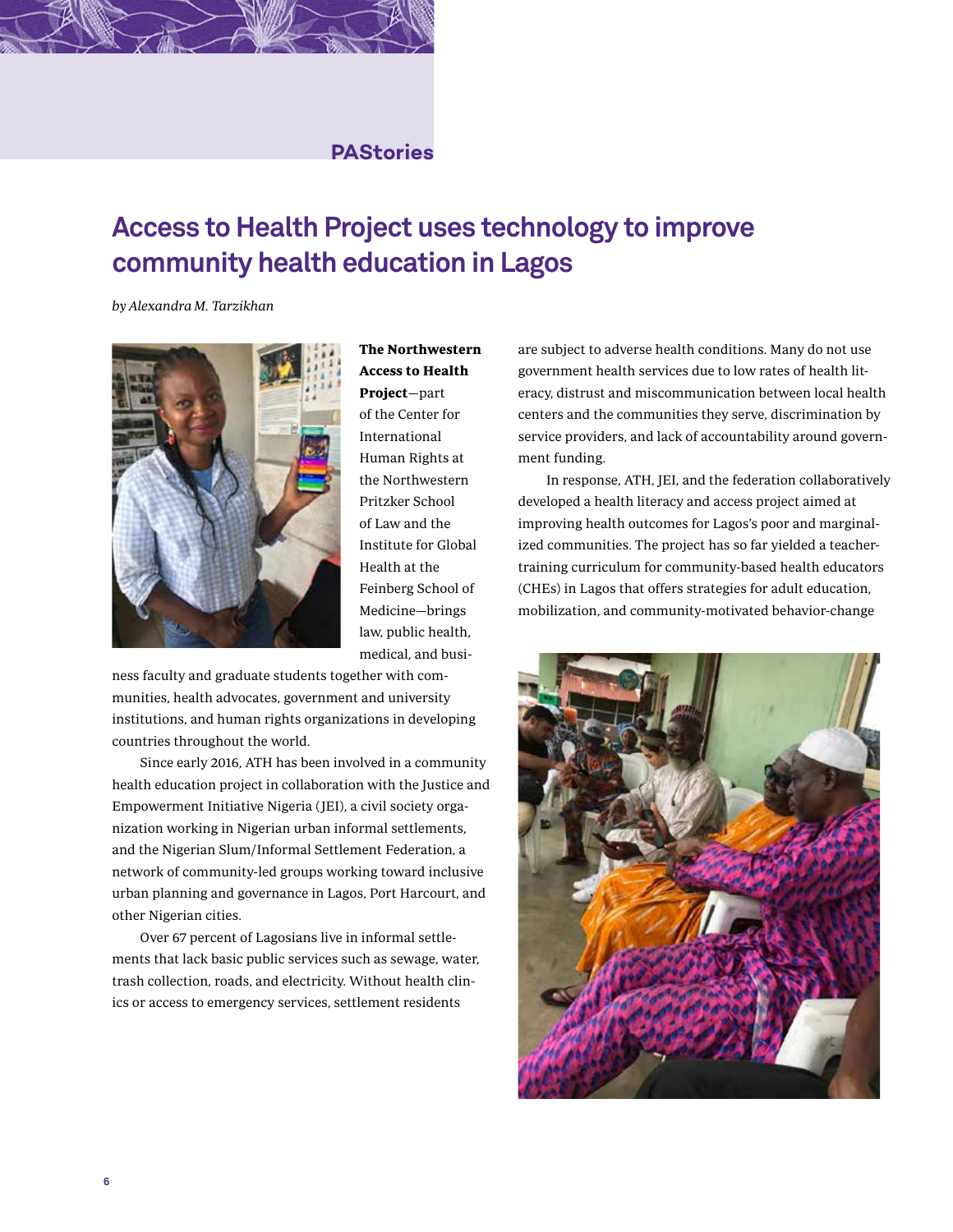models. Currently, there are 32 active CHEs in Nigeria serving 112 communities of 1,000 to 30,000 people. Simultaneously, the project mapped health center and hospital access for partner communities, using information provided directly by the health centers to ensure accountability.

To expand the project's reach and improve community health education, ATH recently partnered with consulting firm Slalom to design a website and mobile app that would increase access to health information and bring transparency to services. The website would provide up-to-date visual training materials to CHEs through a scalable, user-friendly medium, while the app would allow even the most remote populations to have access to a full public health curriculum.

Last September, I accompanied the Slalom team on a trip to Lagos to train a new cohort of CHEs, field test the mobile app, and pilot the website. We found that the app's visual information supplemented the education sessions, making the talks more interactive. Community members requested additional modules on diabetes, cancer, and nutrition and also asked for SMS recaps of the information presented. Depending on capacity, we hope to collect user data and feedback that will allow us to identify additional needs. We also hope to scale the web/mobile platform to other ATH locations and the broader Nigerian Slum/Informal Settlement Federation community.

Alexandra M. Tarzikhan is the Schuette Clinical Fellow in Health and Human Rights at the Center for International Human Rights, Northwestern Pritzker School of Law. Founded in 2011 by law faculty member and PAS affiliate Juliet Sorensen and Feinberg faculty member Shannon Galvin, Access to Health encourages Northwestern graduate students to engage in global health issues by working directly with communities and local nongovernmental organizations.



*Access to Health representatives and tech consultants from the firm Slalom traveled to Lagos last fall.*

*Opposite page: A Lagos-based senior community health educator (top) and community leaders at Igbologun settlement (bottom) are now using the mobile app codeveloped by Access to Health.*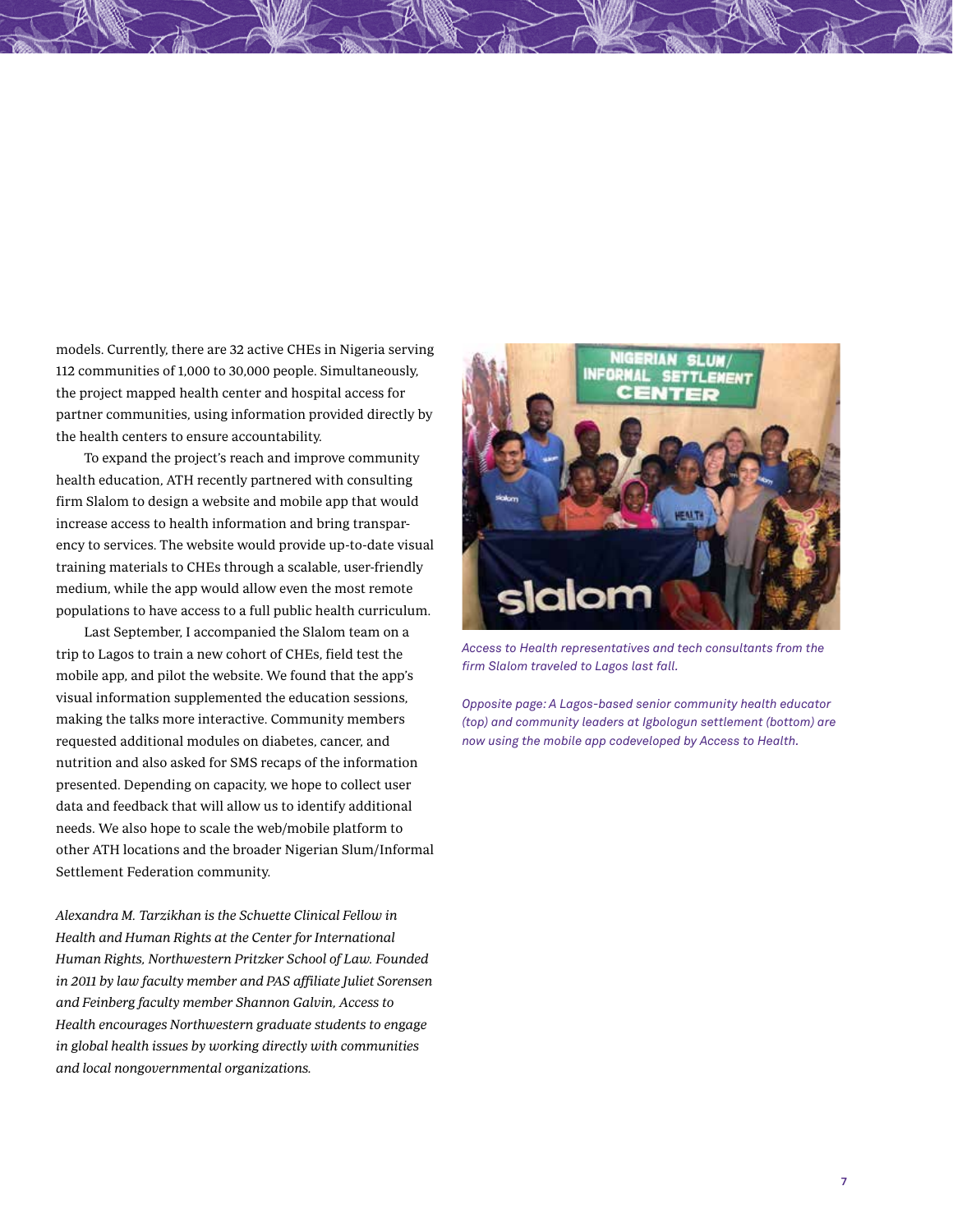### **PAStories**

### **Panofsky Awardees pursue predissertation research in Africa**

Chernoh M. Alpha Bah (history) undertook research at the University of Liverpool (UK) and the Sierra Leone National Archives in Freetown for his project on the relationship between public health, prison labor, and the revenue crisis in colonial Sierra Leone from 1914 to 1944. Specifically, he used archival records at both sites to explore how the Alfred Jones Research Laboratory, Sierra Leone's first tropical medical research laboratory, conceived of "hard labor" as constitutive of good health and a preventive against disease.

Raja Ben-Hammid (French and Italian) traveled to Tunisia to collect sources on the history of immigration from the former North African colonies (Tunisia, Algeria, and Morocco) to Europe in general and to the French Métropole specifically. The archives of the National Library in Tunis held key information—including immigrant testimonies in French and Arabic—on the historical, economic, and political ramifications of immigration from North Africa to France and on the construction of the immigrant as "the other." She focused on how the Algerian immigrants who formed the political organization Étoile nord-africaine in the 1940s exemplified political engagement in both France and their homeland, eventually leading to Algerian independence.

Nora Scally Gavin-Smyth (plant biology and conservation) completed initial botanical fieldwork in Tanzania's Southern Uluguru Mountains—working with a local field botanist and the Nyandira village environmental committee chairman for her dissertation research on the Phylogeography of the Eastern Arc Impatiens (Balsaminaceae). Laying the groundwork for ongoing fieldwork, she established partnerships with botanists at the University of Dar es Salaam and with staff at SEGA Girls' Secondary School in Morogoro, secured Tanzanian scientific and residency permits, Tanzanian export and US import permits, and a raft of permission letters.

Esther Ginestet (history) traveled to Kenya to do archival research at the Kenya National Archives and the National Museums of Kenya, consult oral literature material at the University of Nairobi Library, meet with community leaders and academics, and visit memorial sites and shrines in the Kisumu region, Siaya, and South Nyanza. She was able to begin sketching out a history of grandmotherhood and storytelling in Western Kenya and to reconstruct the biographies of Luo women novelists Asenath Odaga, Margaret Ogola, and Grace Ogot.

Bright Gyamfi (history) conducted archival research and oral interviews at the Dakar-based African Institute of Economic Development and Planning (IDEP) in Senegal and at the University of Ghana. He was looking at the evolution of IDEP's aims and research orientation—how they shifted toward regional economic development and liberation struggles in southern Africa and how they were used to criticize unequal economic relations between the West and Africa. In Ghana he examined how Ghana-based scholars' transnational connections during the 1980s led to scholarship that emphasized regional cooperation rather than the Ghana-centric focus that prevailed between 1957 and 1966.

Patrick Mbullo Owuor (anthropology) based his research in Makueni, Kenya, focusing on how water infrastructure and management—and hydroelectric dams in particular—can reshape livelihoods, social networks and institutions, community power dynamics, and the economic landscape. He arrived in Makeuni during the resettlement of over 5,000 people displaced by dam construction and conducted in-depth informant interviews as well as focus groups.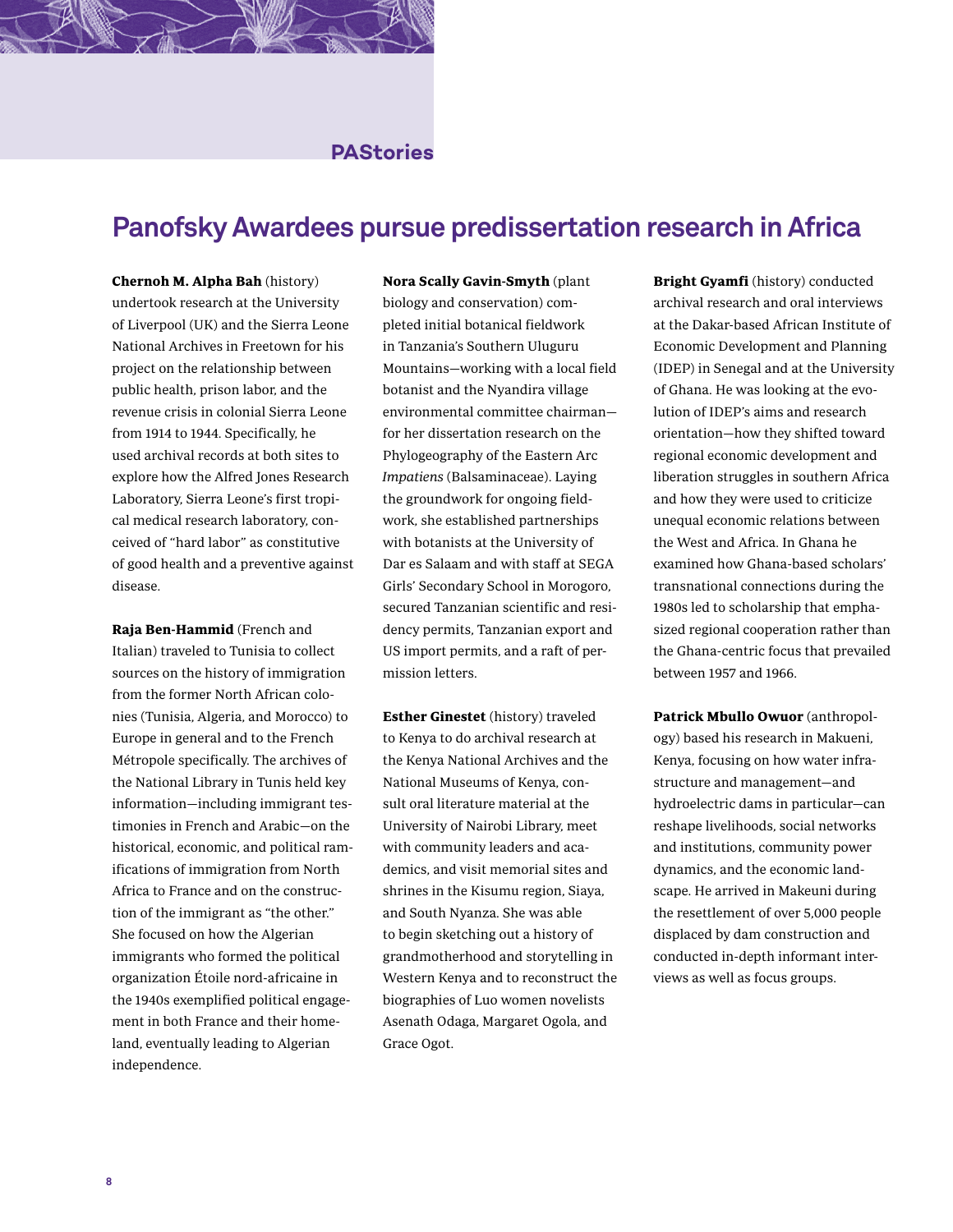# **PAS welcomes new graduate students**

Moussa Seck (French and Italian) went to Senegal to interview writer Boubacar Boris Diop, a key figure in his dissertation project on West African migrant communities in France. They discussed francophone literature, migration writings in West Africa, and issues of mobility and hospitality. In addition, he formed a relationship with the Dakar-based Center for Migration in West Africa that will allow him to participate in its data collection sessions in July and access information on the causes and routes of internal and external migration.

Mariam Taher (Middle East and North African Studies Program) spent two months in Siwa, an oasis in Egypt's Western Desert, where her fieldwork focused on how Siwi women's mobilities are structured across spatial, linguistic, cultural, and class-based scales. By observing how the women used language in everyday life and talked about their own language practices, she was able to discern systems of value built into the local linguistic framework.

Alexandra (Sasha) Artamonova (art history) studies modern and contemporary African American and African Diaspora art and is especially interested in the Cold War–era artistic exchange between African American and African socialist artists and the Soviet Union. She received a specialist diploma in sociology from the Russian State University for the Humanities (Moscow) and a master's degree in North American studies from the John F. Kennedy Institute at Freie Universität (Berlin). Her thesis examined the history of visual representation of black romance in European and North American visual culture.

**Melina Gooray** (art history) is an arts educator and youth advocate who thrives in and supports Afrocentric feminist spaces. She has worked in various capacities at US cultural institutions, including the Owens-Thomas House and Slave Quarters in Savannah, Georgia; the Art, Design, and Architecture Museum at the University of California, Santa Barbara; and the J. Paul Getty Museum in Los Angeles. Her master's thesis examined shifts in material practices in domestic vernacular architecture in Essequibo, Guyana, her parents' hometown. At Northwestern she will explore the pedagogical strategies of contemporary black female artists and art educators.

Emily Kamm (history) is a history doctoral student studying the 18th- and 19th-century Atlantic World. Her interests focus on transatlantic connections between West Central Africa and Latin America, with emphasis on environmental history and epistemologies of the natural world. She earned a bachelor's degree with honors in history at Portland State University and was most recently the program developer for a project to integrate domestic violence services into an Oregon Health Sciences University primary care clinic.

Ewurama Okai (sociology) is passionate about studying and representing previously marginalized voices in academia. Her interests include identity socialization, the deconstruction of blackness, the sociology of education, collective memory in higher education, and the construction of culture in law. She has a master's degree in education from the Harvard Graduate School of Education and a bachelor's degree in political science from Yale University.

**Sreddy Yen** (English) has research interests in contemporary African and Caribbean literatures, global modernisms, and queer studies.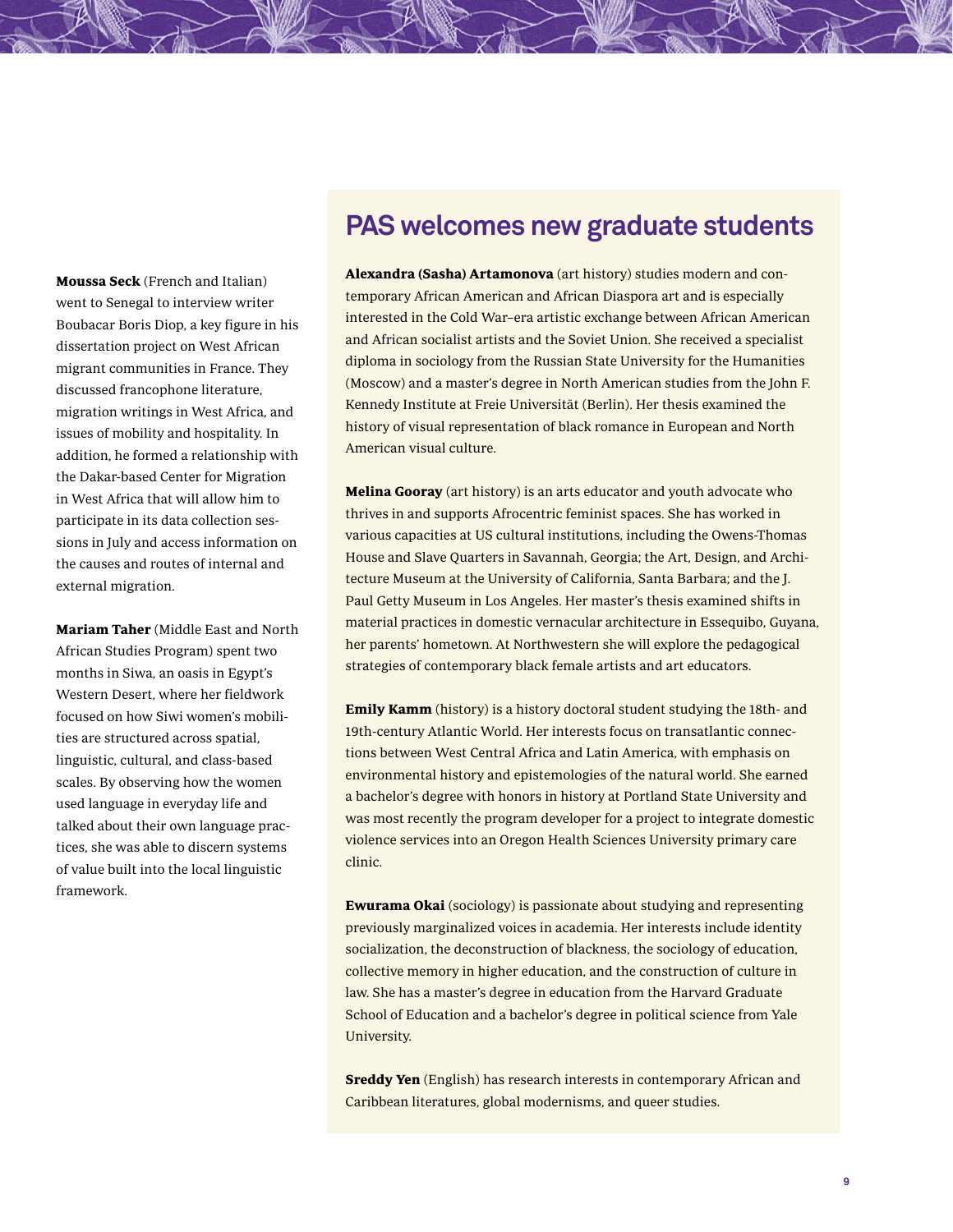### **Herskovits Library**

### **A summer of dance at the Herskovits Library**

#### by Gene Kannenberg Jr.

Last summer the Herskovits Library presented two interrelated exhibits, Dance across Africa: Through the Collections of the Herskovits Library and Katherine Dunham and Katherine Flowers: Herskovits's Influence in the Study of African Dance. The displays coincided with "Dancing in Common," the 2019 Dance Studies Association annual conference held at Northwestern in August.

Months before the conference, performance studies graduate student Mlondolozi Zondi decided to curate an exhibit showcasing how African dance has been practiced and promoted. Zondi and cocurator Amy Swanson, a theatre and drama graduate student, sifted through a variety of materials from the Africana collection, including dozens of folders stored in vertical files.

Eventually coming together as Dance across Africa, their exhibit was on display throughout the conference. Wideranging in geographical and historical scope, featuring travel brochures, research, dance company promotional materials, photographs, and more, it questioned the ways dance traditions from Africa have been exoticized, co-opted, and otherwise promoted to the rest of the world during the 20th and 21st centuries.

The exhibit also included large reproductions of work by Martinican-born photographer Élise Fitte-Duval, with whom Swanson had worked previously. Taken from the series Danser l'Espoir (Dancing Hope), the photographs cover the first two decades of the 21st century and were taken at various sites in Senegal, including cultural centers and the international dance institution École des Sables.

For the Herskovits summer-quarter exhibit, curator Esmeralda Kale featured the work of two popularizers of African influence on dance who each had ties to Northwestern. Uncovering materials related to these dance pioneers required several visits to University Archives.

Although never a Northwestern student, Katherine Dunham corresponded with Melville Herskovits at the beginning of her dance studies, and his personal papers held a remarkable record of their discussions and his continued interest in her performing career. Katherine Flowers later



studied with Herskovits and quite consciously built on Dunham's work through her own performance and teaching; her papers include a wealth of material concerning Dunham's work.

One half of the exhibit followed Dunham's career, which began with fieldwork on dance from Africa and led to Broadway and beyond, by including the correspondence with Herskovits as well as publicity materials that he and Flowers amassed. The other half focused on Flowers, showcasing promotional and educational materials from her career, including programs, essays, and choreography charts.

The exhibits attracted much positive attention, particularly from attendees to the conference, during which Kale, Swanson, and Zondi gave a well-attended curators' talk followed by a lively Q&A. Taken together, the exhibits publicized many rarely seen items from the collections and highlighted one of Melville J. Herskovits's more tangential but still significant contributions to the study of dance from Africa.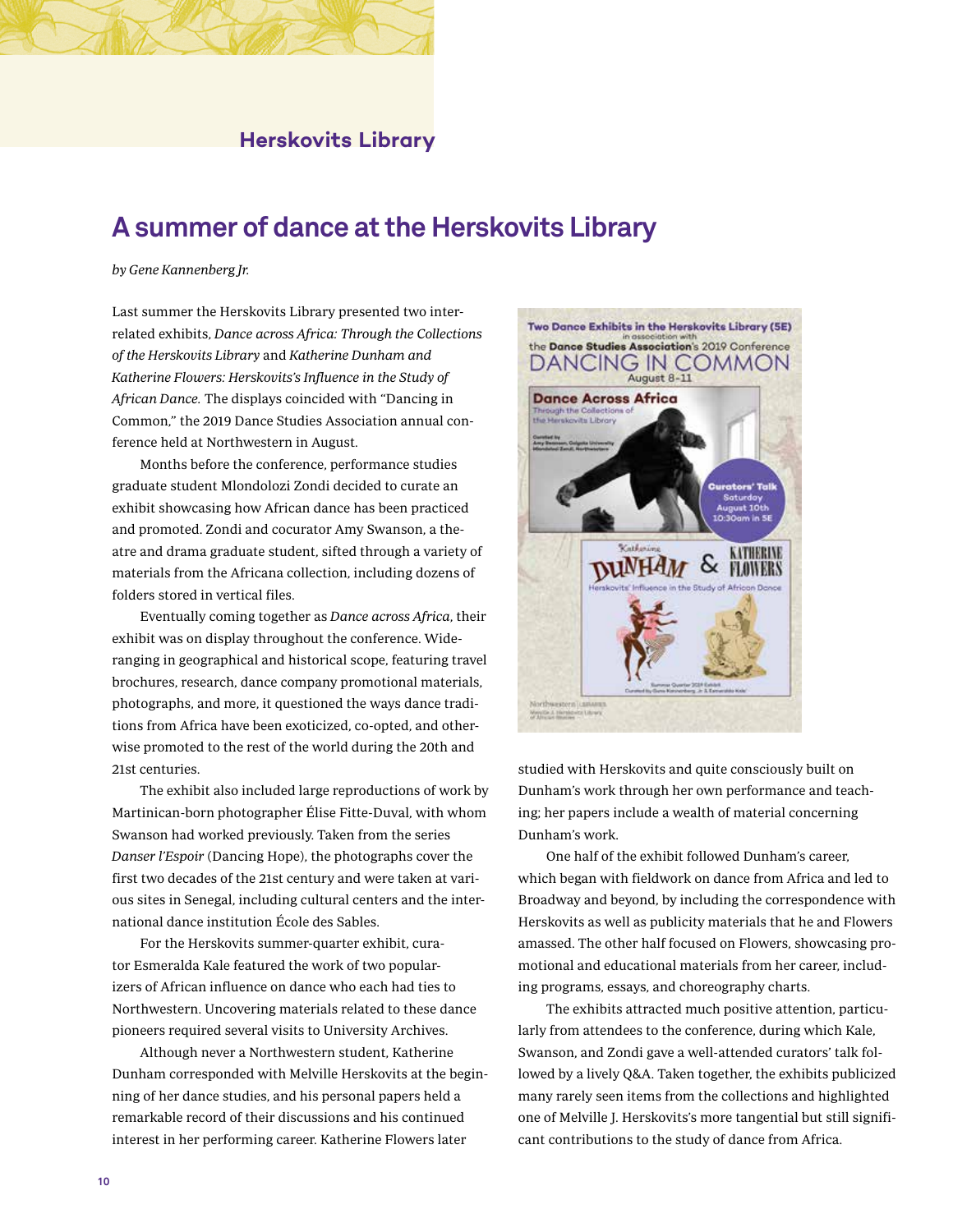

*Etchings by Mohammad Omar Khalil from the book* Season of Migration to the North *(above) and drawinga by Zoe Beloff from her book* Between Worlds: An Asylum Seeker in America *(right)*



# **Timely additions to the Herskovits collection**

by Esmeralda Kale

Migration, asylum, and refugees have been constants in the news for the last few years, and two recent acquisitions by the Herskovits Library offer visual reflections on the stories behind the headlines.

The first is an artist's book consisting of 10 original etchings by Sudanese painter and printmaker Mohammad Omar Khalil. Its title, Season of Migration to the North, is an homage to Sudanese writer Tayeb Salih's postcolonial Arabic novel of the same name. Khalil's prints explore and depict scenes from Salih's masterpiece, a tale of migration from South to North and the pain of return. The prints accompany a distinctive new edition of the Arabic novel, designed by Reza Abedini.

The second acquisition is Between Worlds: An Asylum Seeker in America, a 2018 book that New York–based artist and filmmaker Zoe Beloff created from her interviews with a Cameroonian refugee. Beloff explains that "Between Worlds is a documentary picture story that follows the journey of an asylum seeker in the United States. His story is both unique and representative of the millions uprooted by conflict throughout the world who are attempting to start a new life in America. Since filming his journey and incarceration in an immigration detention center was impossible, I decided to draw his experiences as he described them to me."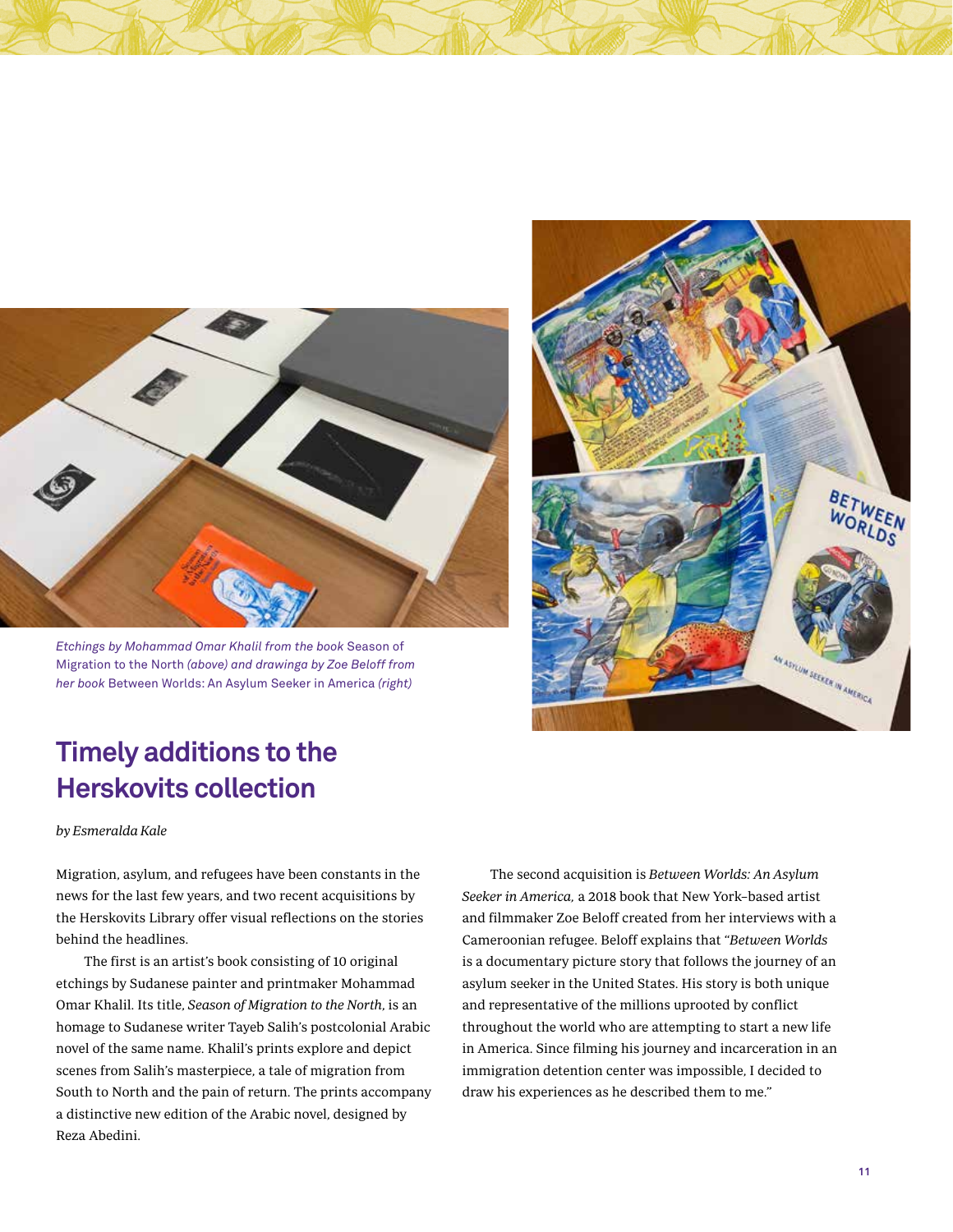### **Herskovits Library**

### **Spotlight on the Claude Barnett Research Collection**

#### by Florence Mugambi

The Herskovits Library's Claude Barnett Research Collection offers a window on 1950s–60s African affairs as reported by various international news services. African American journalist Claude Albert Barnett (1889–1967), who was founding director of the Associated Negro Press (ANP) news service on Chicago's South Side, assembled the collection, which comprises 41 boxes of news clippings, photographs, press releases, and newsletters.

Topics covered include African students in the United States and the Soviet Union, France's satellite-tracking stations in South Africa and Congo, and France's nuclear tests in Africa. In addition, there is extensive coverage of independence movements in Ghana and Kenya; the assassination attempts

on Ghanaian president Kwame Nkrumah; the land issue in Kenya; severance of diplomatic ties between Somalia and Britain due to the Northern Frontier District of Kenya; Katanga regional politics (see cartoon at right); and African education.

Among the press releases is an exclusive 1963 interview with 20 African students who left Bulgaria after the banning of their students' union. The students complained of persecution and violent assault, and one declared, "I shall never in my life visit Bulgaria or any communist country again." Another press release, from the American National Red Cross News Service, dated 1960, reported on five University of Pennsylvania physicians recruited to spend a month each as members of an International Red Cross



team treating 10,000 Moroccans who were paralyzed after eating food prepared with cooking oil mixed with oil used to flush jet planes engines.

Additionally, the collection includes photographs, primarily from Ghana but also from Nigeria and Liberia, with many identified by press

THE P THATING DEPARTMENT FOREST NO "Dr. Bunche, You're Breaking Up That Old Gang of Mine!"



captions. Among them are photos of Nortey Ingam (shown at left), who played the lead role in Ghana's first feature film, The Boy Kumasenu. The film brought together a nonprofessional all-African cast and was nominated for a British Academy Film Award in 1953.

The Herskovits Library received the Claude Barnett Research Collection from the Chicago Historical Society in January 1980. Its contents had been separated from the Claude Albert Barnett Papers, 1919–1967, held by the Chicago Historical Society. The bulk of Barnett's papers and other ANP dispatches are located at the Chicago Historical Society and the Moorland-Spingarn Research Center at Howard University.

A scene from "The Boy Kumasenu". Nortey Engman (the Boy Kumasenu) is interviewed by Dr. Oku Ampofe before being sent to the Juvenile Court.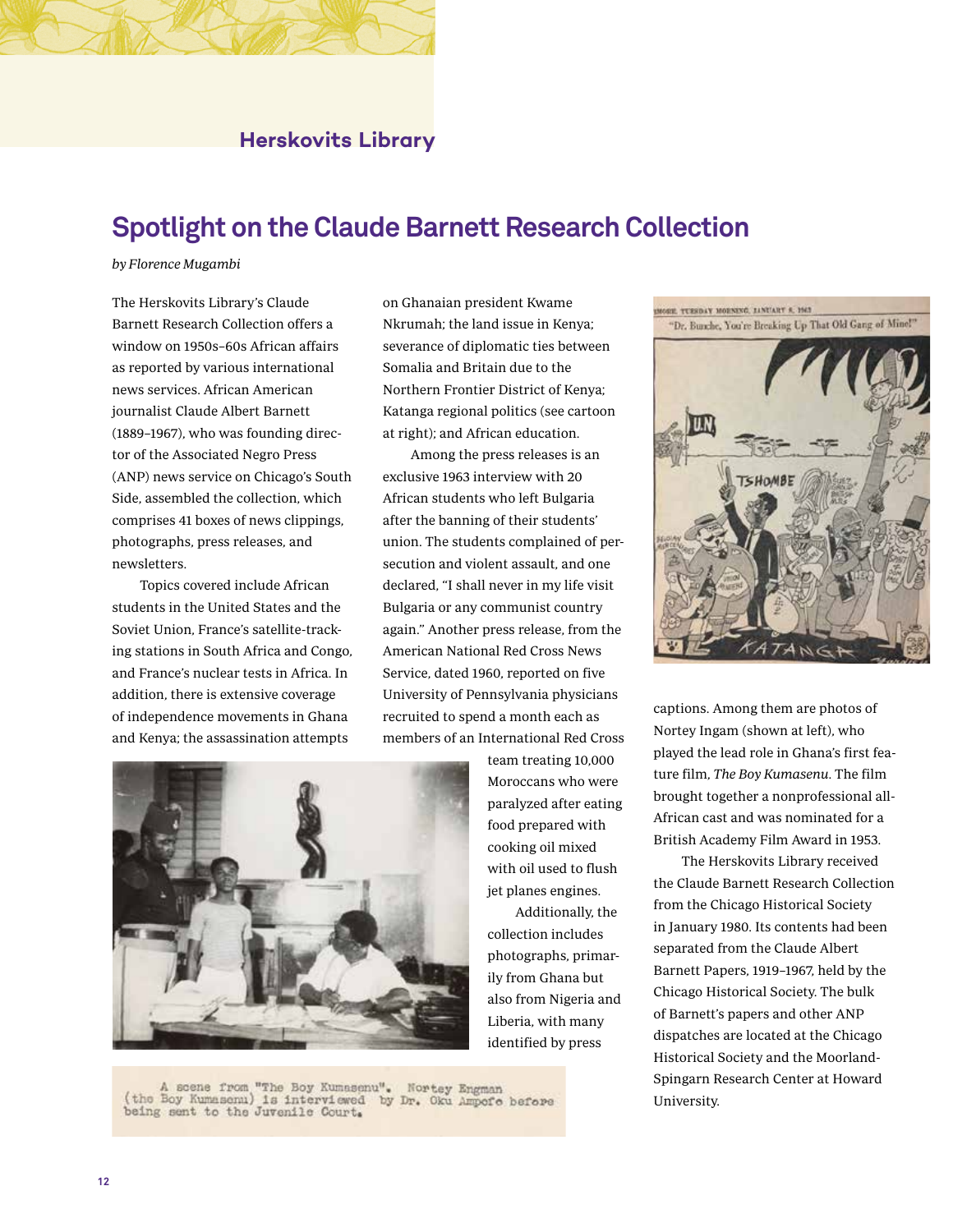### **Swahili Corner**



As a language enthusiast with interests in the economics of developing countries, I was excited to find out, during my first year at Northwestern, about the opportunity to learn Swahili here. I began taking classes last year as

a sophomore and was immediately drawn to the sound and logical structure of the language. Last summer PAS honored me with a Morris Goodman Award, which provided funding for two months of Swahili instruction at the State University of Zanzibar in Tanzania.

Arriving in Zanzibar alone was difficult at first. Since my trip was not part of a program with other American students, it was clear early on that I would need to form my own social connections. Most of the other foreigners were tourists who had no interest in knowing more Swahili than "jambo" or "hakuna matata," words never heard in colloquial Swahili. This attitude, along with other factors, created significant social barriers between the foreign and local populations. Thanks to the Swahili skills I learned at Northwestern and my dedication to learning more, I soon discovered I could reduce those barriers.

After opening up and putting in the effort, I found Zanzibar to be an ideal place for language learning. Greeting and interacting with strangers is a cultural norm, so it wasn't difficult to break the ice. Everyone I met was friendly and receptive to my Swahili-learning process. The close friends I made were always eager to help me practice my speaking and vocabulary, slipping in new slang whenever necessary. After eight weeks of discussing politics and culture with my Swahili professor, chatting with street vendors, and meeting people at communal dinner tables in the Darajani market, I was able to drastically improve my language skills and grow as a person.

I could not be more thankful for my language-learning experience in Zanzibar and at Northwestern, and I am excited to see the role that Swahili will play in my future. —Desmond O'Shaughnessy (Weinberg '21)

# Swahili class celebrates Kenyan athletes

Last October, students of visiting Fulbright instructor of Swahili Seline Okeno attended Chicago's annual Kenya Marathon Dinner, a chance for Chicago Marathon fans to socialize with elite Kenyan runners in advance of the big race. Of the 100 or so guests gathered for the dinner in a downtown Chicago hotel, most were local East Africans; even a few world-renowned Ethiopian marathoners—longtime rivals of the Kenyan runners—were on hand. In addition to practicing their Swahili conversation skills, the students sampled authentic East African dishes and performed a dance to "Taunet Nelel," a popular song by Kenyan Gospel singer Emmy Kosgei. They also met Lawrence Cherono, the would-be winner of the 2019 Chicago Marathon.



*Northwestern Swahili students attended a dinner honoring elite Kenyan runners in advance of last October's Chicago Marathon.*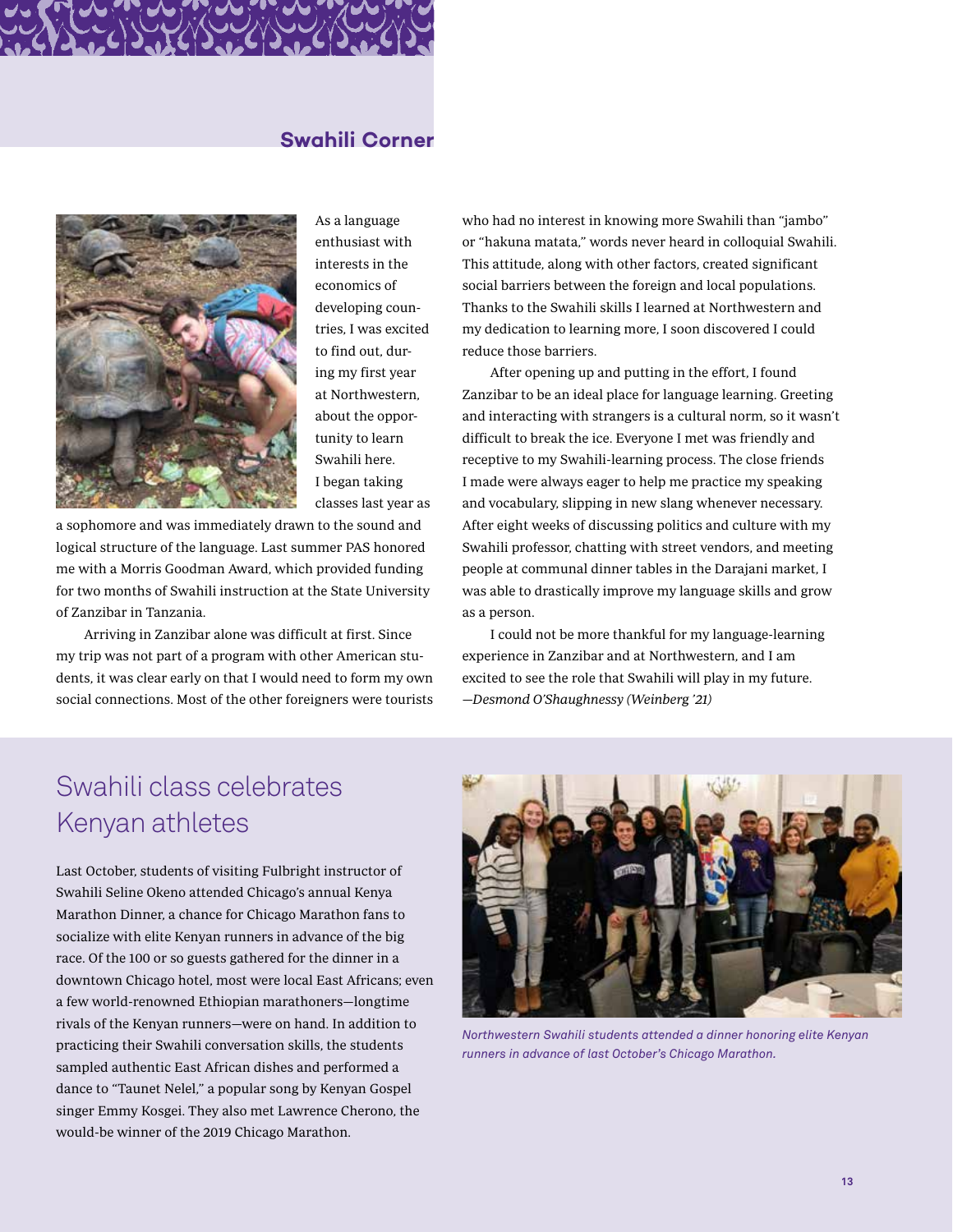### **Community news**

Chris Abani (English) gave the introductory reading at the Cave Canem Poetry Prize Reading at New York University's Lillian Vernon House in Brooklyn in December.

Zekeria Ahmed Salem (political science and ISITA director) presented the paper "African Studies in the US at a Critical Juncture" at the meeting of the European Network for Political and Social Analysis in Paris in October.

Galya Ben-Arieh (political science) wrote the chapter "Persecution, Prosecution, Protection: Doing International Justice for Sexual Violence" in Transitional Justice and Forced Migration: Critical Perspectives from the Global South, edited by Nergis Canefe (Cambridge University, 2019).

Huey Copeland (art history) and Krista Thompson (art history) are among Northwestern's coconveners of "The Black Arts Archive" Sawyer Seminars, a Mellon Foundation–funded series of transnational seminars and a summer institute during the 2020–21 academic year.

Bright Gyamfi (history graduate student) presented two papers at conferences last summer: "Ghanaian Intellectuals and the Struggle to Decenter African Studies" at the Ghana Studies Association Third Triennial Conference and "From Nkrumah's Ghana to the African Diaspora: Ghanaian Intellectual Activists and the Development of Black Studies" at the Dakar Institute of African Studies

Fifth International Conference. The latter paper won the Ghana Studies Association's prize for best conference paper by an emerging scholar, which was awarded at the November African Studies Association meeting in Boston.

Katherine Hoffman (anthropology) presented the paper "Truth in Justice: Collective Oaths and Written Deeds as Evidence in Moroccan Amazigh (Berber) Customary Courts (1930– 1956)" at the November meeting of the American Anthropological Association in Vancouver, British Columbia.

Gene Kannenberg Jr**.** (Herskovits Library) gave the presentation "The Architecture of the Comics Page" and curated the exhibit Comics (mostly asemic and abstract-ish) at the conference "Comicana: Comics and Graphic Novels across the Humanities," held at the University of Mississippi in October.

Dolores Koenig (PhD anthropology '77) presented the paper "Terroir and Climate Change: Changing Grain Production at Manantali, Mali" at the November meeting of the American Anthropological Association in Vancouver, British Columbia.

Amanda Logan (anthropology) published the articles "Critically Engaging African Food Security and Usable Pasts through Archaeology" and "Food Sovereignty in African Pasts Holds Lessons for African Futures" in African Archaeological Review 36(3) 2019.

Peter Mwang**i** (Swahili) presented the paper "Education and Development: The 21st-Century Realities" at the National Swahili Association of Kenya's meeting at Karatina University in Kenya last summer. In October he gave the presentation "Honing Global Citizenship Skills through Less-Commonly Taught Languages: STARTALK Language Program" at the 2019 AFS Global Conference in Montreal.

Sally Nuamah (PhD political science '16) joined the faculty of the School of Education and Social Policy in the fall. She coauthored the article "Who Governs? How Shifts in Political Power Shape Perceptions of Local Government Services," published in Urban Affairs Review last June.

Vanessa Watters Opalo (anthropology graduate student) presented the paper "Open to All: Negotiating Inclusion and Religious Difference in Togolese Finance" at the November meeting of the American Anthropological Association in Vancouver, British Columbia.

**Send your news updates to** *laray.denzer@northwestern.edu* **so that PAS can share word with the Africanist community at Northwestern and beyond.**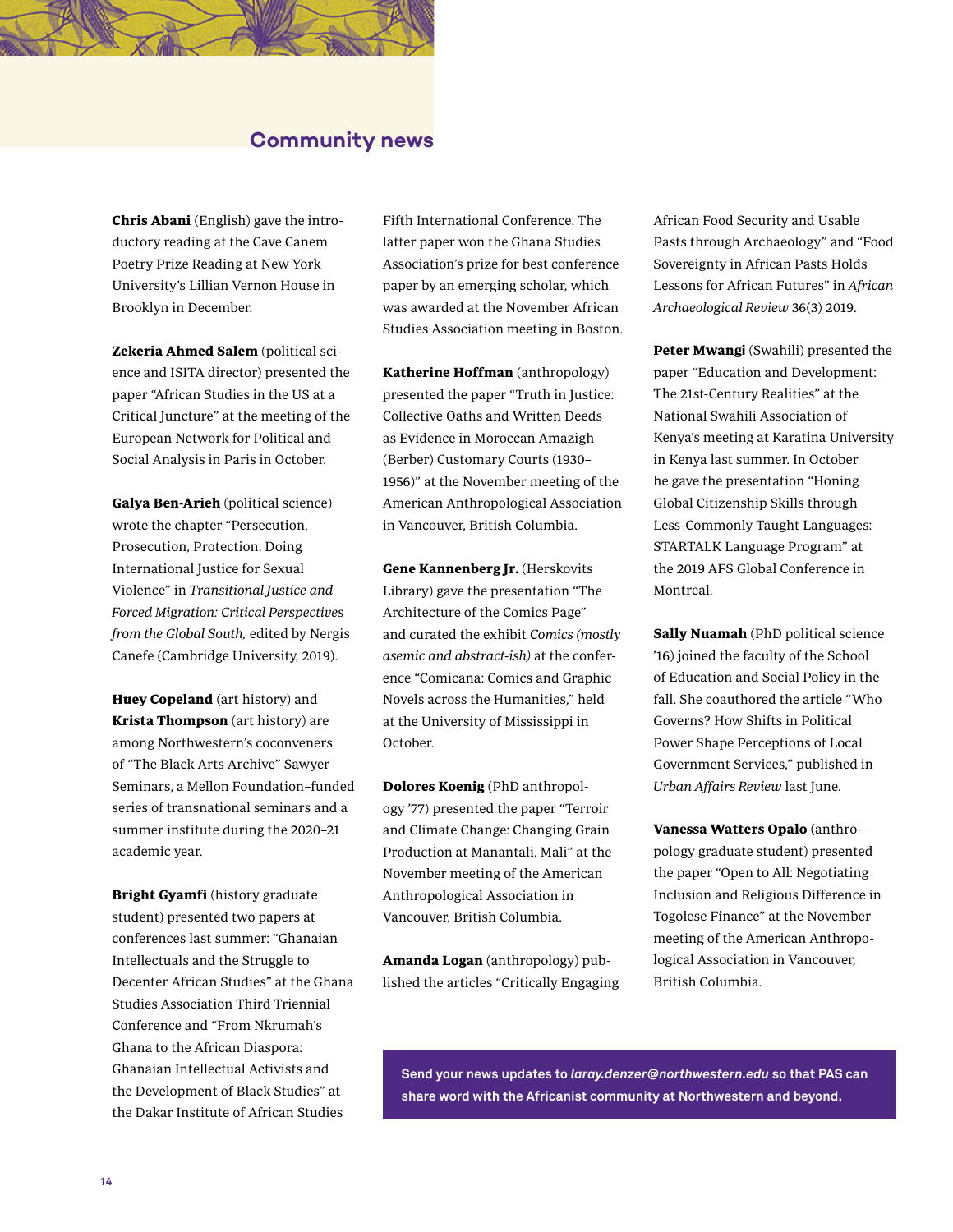Will Reno (political science) wrote the article "The Importance of Context When Comparing Civil Wars," published online in the journal Civil Wars in November. During fall quarter he gave presentations on violence, warfare, and state collapse in Africa at the American University in Cairo, the University of Toronto, the Inter-University Seminar on Armed Forces and Society, and McGill University.

Lorelle Semley (PhD history '02), a professor of history and director of the Center for Interdisciplinary Studies at College of the Holy Cross, was appointed to the editorial board of the journal History in Africa.

Noelle Sullivan (global health studies) gave the keynote address "Perverse Incentives and Commodified Health Care: Insights from the United States and Tanzania" at the "Health Systems and Health Care Organizations 'in Crisis'—South to North" conference in Marseilles, France, in October. She coauthored the article "Hospital Side Hustles: Funding Conundrums and Perverse Incentives in Tanzania's Publicly Funded Health Sector," published in Social Science & Medicine in November.

# **Research funding opportunities for Northwestern students**

**African Research Leadership Awards**

of up to \$4,000 are granted for students to develop and lead a research project related to African studies. The project may build on the African studies adjunct major's research/ immersion experience or extend research done in a past course. Open to all first- through third-year undergraduates. African studies adjunct majors and minors receive preference. Applications due April 15.

**Morris Goodman Language Awards** of up to \$3,000 help enable graduate students to study an African language taught outside Northwestern. Students may learn from a qualified Chicagoarea tutor or travel for language study through programs such as Fulbright-Hays Language Group Projects Abroad and the Summer Cooperative African Language Institute. The grant normally supports 60 hours of tutoring; for other types of study, students must provide course information, the syllabus, evaluations, etc. Applications accepted on a rolling basis.

**Hans E. Panofsky Predissertation Research Awards** of up to \$2,000 are granted to graduate students to evaluate research opportunities, conduct predissertation fieldwork, arrange institutional affiliation, or conduct archival research in Africa, typically in the summer. Doctoral students who have completed their second year of coursework and will seek candidacy the following year are eligible to apply. Students who completed a master's degree before studying

at Northwestern and are ready for predissertation fieldwork after their first year may also apply. Applicants must be enrolled at Northwestern when they apply and in the quarter immediately following their research trips. Participants in Afrisem and other PAS activities receive preference. Applicants must concurrently seek predissertation research support from other sources. Application deadline: April 2.

**Guyer-Virmani Awards** of \$200–\$400 help enable graduate students in their third year or later to travel to archives or participate in conferences. Applications accepted on a rolling basis.

**The John Hunwick Research Fund** supports faculty and graduate student research on Islam in Africa. Awards may be used for travel to archives, fieldwork sites, or conferences or to organize a campus visit or lecture by a scholar of Islam and Africa. Applications accepted on a rolling basis.

**PAS Travel Awards** offer graduate and undergraduate students up to \$250 to defray the costs of participating in an Africa-related conference, usually to present a paper. Students must apply in advance of the conference, but funds may be released at a later date. Applications accepted on a rolling basis.

**Complete application instructions for all awards can be found on the PAS website. Questions? Please email african-studies@northwestern.edu or call 847-491-7323.**